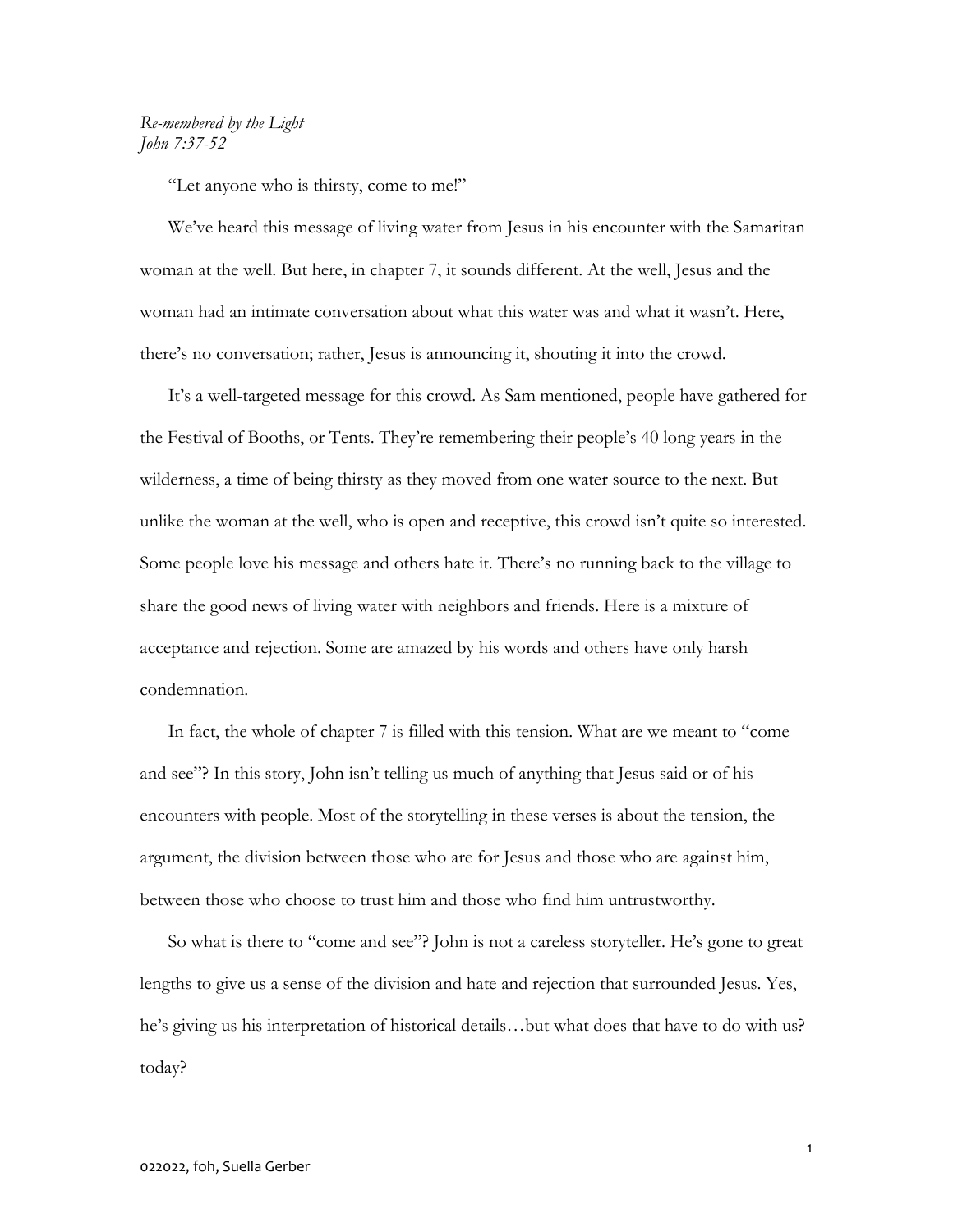One thing for us to see is the nature of being human. If we take a step back, John could be describing the divisions and tensions in our time, around covid, for example. There are those embracing the vaccine and others want nothing to do with it. Or, consider the response to the country's  $45<sup>th</sup>$  president: some welcomed him with open arms and others utterly rejected him. The tensions John describes could also be the Mennonite Church. We have a long history of this kind of arguing about how to interpret and understand the Bible and what to believe. Can women be pastors and preachers? Can those who identify as LGBTQ be part of the church? Every generation has added another issue to the list of things we argue and disagree about. And leave the conference and denomination over. We're still arguing…about Jesus…and about so many other things.

What happens if we bring our human nature to this story? Bring our impulse to be in competition and rivalry with each other? What might we see if we listen through the lens of our susceptibility to being in conflict? This isn't unique to us in our time and place—from Cain and Abel and every generation after, the Bible is filled with stories of God's people in conflict. What does Jesus' living water offer our impulse to argue…to be divided…and dismembered…from each other?

One thing to remember is that when the Samaritan woman returned to her village and shared living water with her neighbors, they invited Jesus to stay with them. A Jew being hosted by a village of Samaritans! There, we watched living water wash away the centuriesold arguments and division between enemies.

Into the crowd gathered for the Festival of Tents, Jesus says, "Let anyone who is thirsty, come to me, and let the one who *trusts* me drink." But it can't be that easy, can it? or that simple? God's people wandered in the wilderness for 40 years and they sure got thirsty. But Jesus…the Word of God-made-flesh…is a living…breathing metaphor. He's talking about a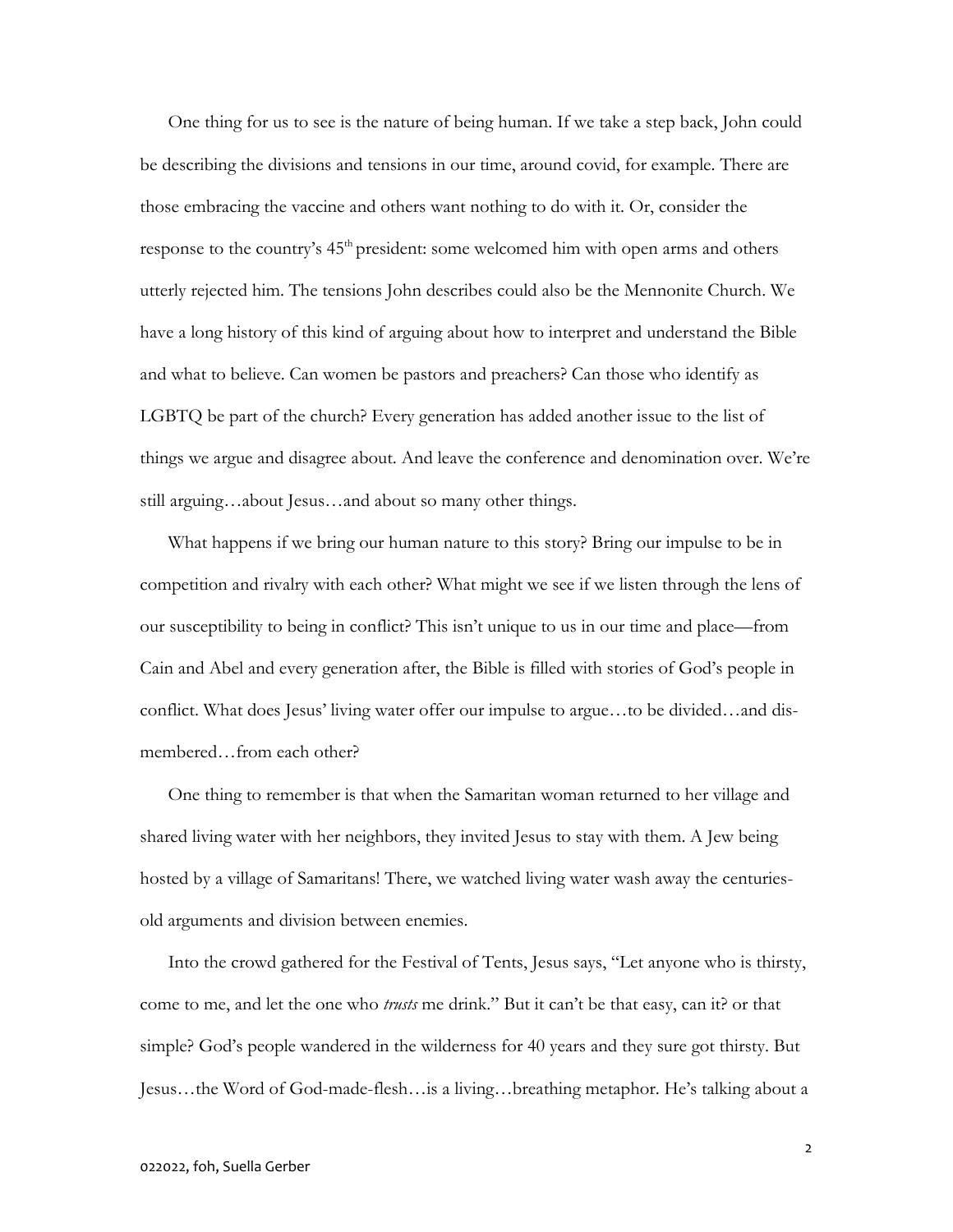metaphorical thirst. Living water as metaphor. His invitation is to those who have a deep spiritual thirst, a thirst that can only be quenched by spiritual water.

But. He's also talking about our physical bodies and lives. The cost of ongoing spiritual thirst has consequences in our bodies and in our relationships and how we live our lives. When biblical writers write about the 40 years in the wilderness, it's common to describe the constant "murmuring" of the people. There was lots of complaining, a symptom of deep discontent and dissatisfaction. Here, at the Festival of Tents, we can imagine Jesus looking around and seeing the unhappiness, the frustration, the deep thirst of the crowd. They may not be in the wilderness, but the oppression of living under occupation is heavy and they're thirsty for liberation. Just as we're thirsty and murmuring from our years in the wilderness of covid. Jesus sees the human beings in the crowd. He sees us. And he's compelled to offer something else, something other than the toxic water of unhappiness and discord and division that they and we are drinking….

Jesus' invitation to drink is anything but straightforward…or simple…or easy. "Let the one who *trusts* me drink. As the scripture has said, 'Out of [his] *womb* shall flow rivers of living water."" What on earth does that mean?!

To begin to answer that, we need a look at what the text says. If the reading you heard today sounded different to your ears, it's because I've made some changes. The NRSV reads: 'Out of the believer's heart shall flow rivers of living water.'" The problem with that translation is that isn't what the Greek says. The word "believers" isn't in that sentence. Neither is "heart." The word is "womb" or "belly." It makes a difference! (And I have some opinions about the translators' choices!)

"Out of [his] *womb* shall flow rivers of living water." Jesus isn't offering a cup of water, physical or spiritual, to drink. Rather, the living water is a river that flows from his womb. In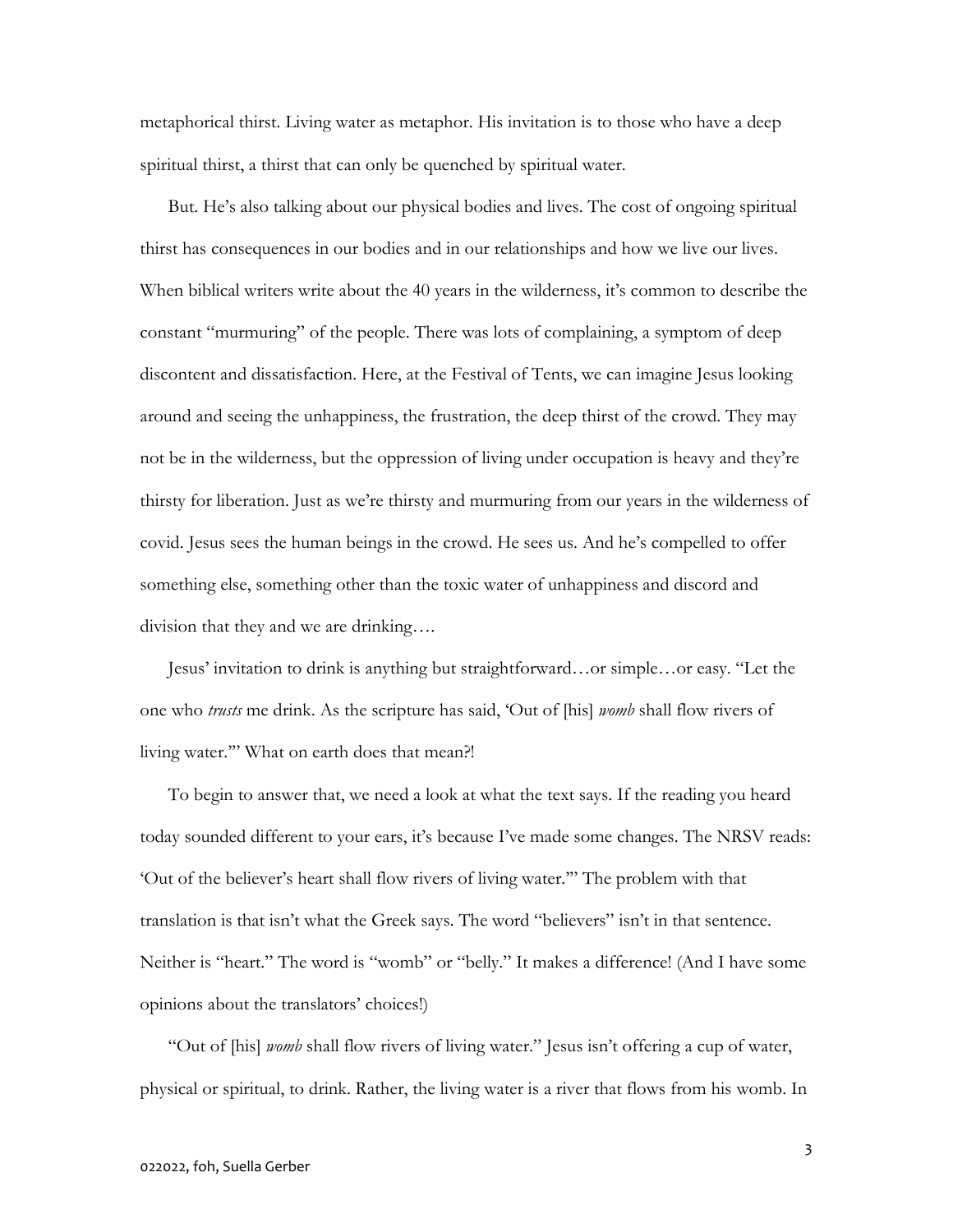our ears, Jesus' words just got even more complicated. How can Jesus, the son of God, the son of humanity, have a womb? In the Gospel of John, it is absolutely possible! This Gospel has been confusing our well-defined sense of opposites and binaries. In John's Gospel the spiritual becomes physical and the physical, spiritual. The literal turns into a metaphor and the metaphor becomes literal. And now, Jesus is taking on the female, the feminine, claiming a spiritual womb that will flow with life-giving water.

Stay with me. The way forward is winding!

Water flowing out of wombs is a birthing image. At the well, Jesus and the woman talked about life-giving water that you drink. Here, he's talking about life-giving water that flows out of a womb. Birthing waters. This thirst that Jesus is talking about isn't a simple, "I'm thirsty. Can I have a glass of water?" It's something else. Something creative…the beginning.

In this Gospel that is re-storying creation, how do rivers of living water flowing from wombs fit into the story? Biologically, the water in a womb is, quite literally, life-creating and life-giving. Womb waters holds the new life in its darkness, providing all the nourishment needed for the gestation of new life. And we know that diet and habits of the mother-to-be affect the development of the life that's forming. If her diet and habits and are filled with toxins, this too will form…or de-form…the life in her womb.

This life-giving water that will flow from Jesus' womb…and our wombs…isn't a simple or easy water that Jesus is offering. This water will take time. This water requires *trusting* Jesus. It's something we choose. And once we've chosen it, that's when the trusting begins. We trust that the living-giving waters of the Spirit of the Living God, are the same waters that flowed from Jesus. We trust the Spirit of God, the same Spirit that breathed in Jesus. Our trust grows into our participation—our eating and drinking, our habits and life-styles, our words and emotions, our choices and actions—all of these grow out of our trust. But we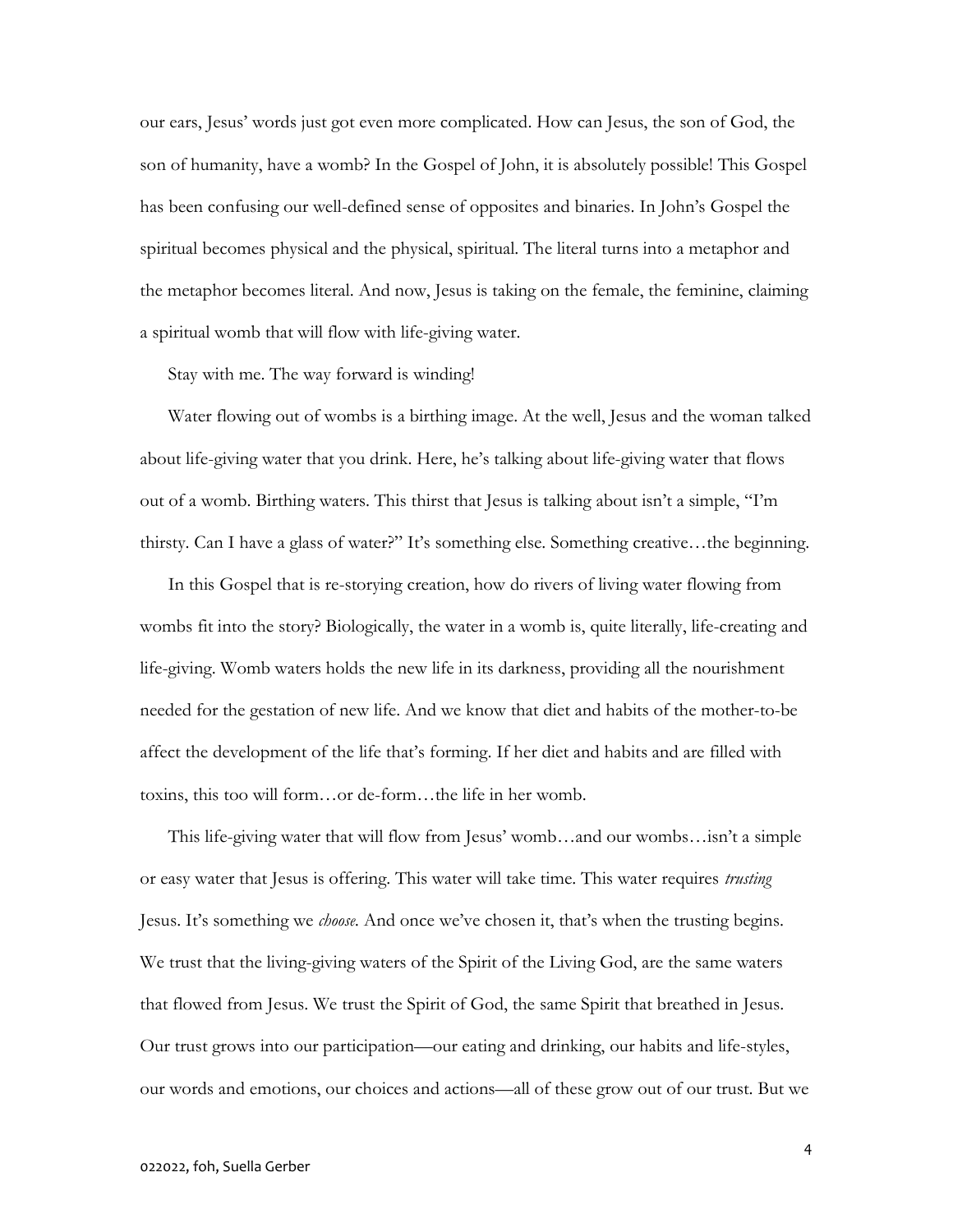don't control God's living water, this womb water. It is part of us but also beyond us. It is the Word of God being spoken into the world…*through us*. It is God's Word being made flesh…*in us*. It is the Spirit of God, breathing into our darkness, into our emptiness, into our deep, deep thirst, and from that breath, new life. Rivers of living water.

Jesus is aware of all of these things. And he is waiting to give birth. He is waiting for the time to ripen when the birthing waters will flow out of his body. Earlier in the chapter we hear him say that "his time isn't here yet." He says that earlier in the Gospel, as well. His "due date" isn't here yet. But he knows that soon enough he'll go into labor and deliver new life.

And indeed, when he's on the cross, the soldiers pierce him. And blood and water flow from his womb. Rivers of life-giving water for those who are thirsty.

Friends, it is we who are being invited to find life in these waters. We are being invited to trust these waters of life that mingle birth and death…all of them…all of it held in waters of life.

I don't know about you but I long to be in that flow, all of us, together, being nourished and sustained in the life-giving waters of God's Word-made-flesh. All of us, playing and splashing. All of us, basking in the Light as we are carried into the fullness of life by the river of rushing water.

This living water is meant to hold us, to nourish us, and sustain us. It is meant to give us life, abundant life, a good life. It is meant to quench our thirst. When we, together, choose to jump into the life-giving water that the Christ is offering, we will find that our thirst is…finally…satisfied. Instead of drowning in toxic waters of hierarchy and division and separation, we can share the birth waters of our oneness. Instead of clinging to our power and ego, to our positions and principles, to our disagreements and conflicts, we can let go

5